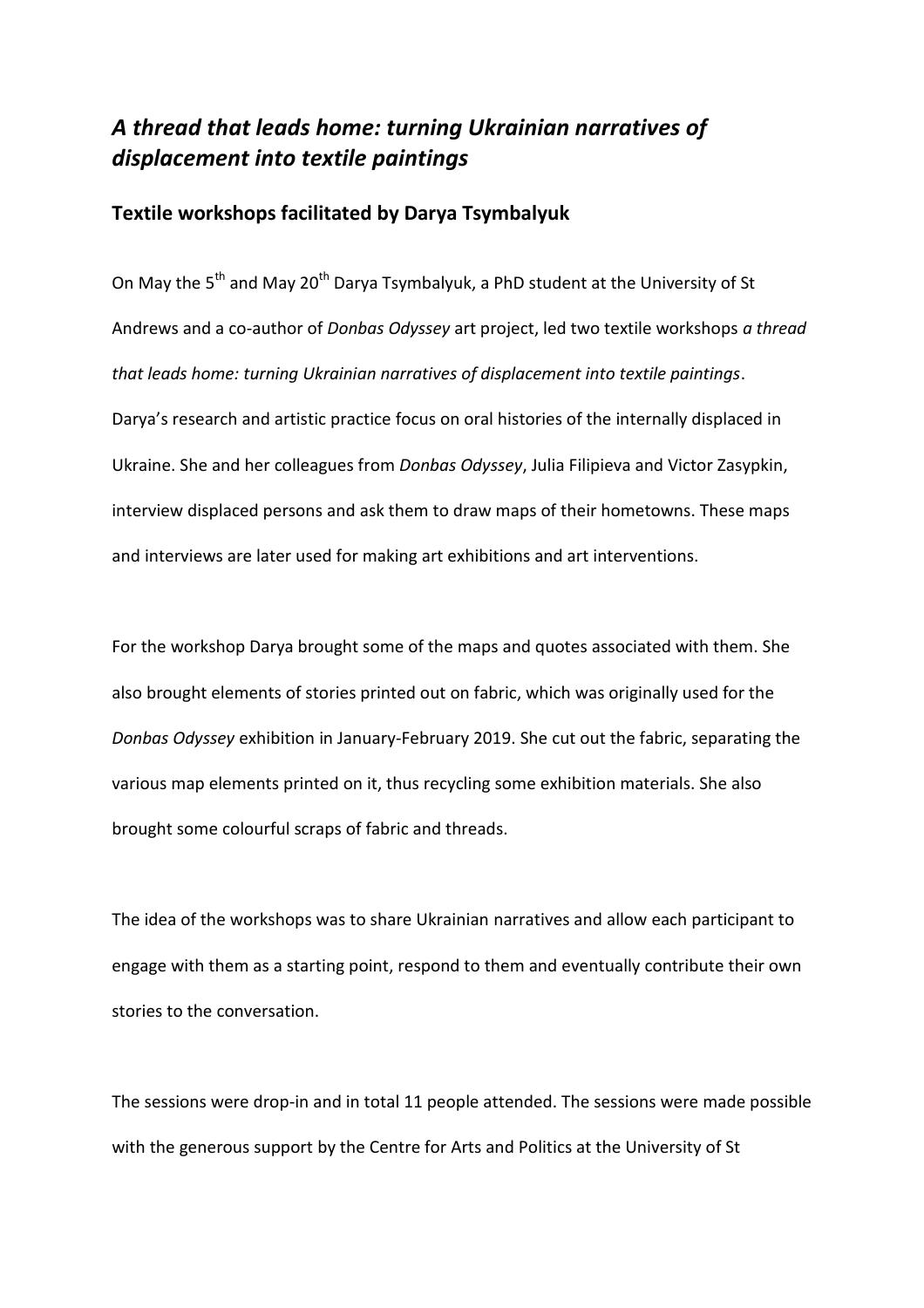Andrews. A third informal session took place in the kitchen of Darya's house for the people who attended the workshops and who wanted to continue working on their pieces.



**A participant working on her piece during one of the workshops. (Photo: Darya Tsymbalyuk)**

Even though no finished piece was produced in the course of the sessions, as they require much more time and most of the pieces are still work-in-progress, the meetings were really productive in terms of creative engagement with narratives of displacement. Discussions drifted between Ukrainian political context and personal narratives of the participants, and they were inspiring and stimulating.

A local resident came for the second session and brought an arpillera that he had acquired in the 1970s. He also brought a book of Neruda's poems and read aloud his favourite one. In the course of the sessions Darya also became friends with Nicola from Dundee Embroiderers Guild. On May 18 Darya was invited to the Embroiderers Guild to talk about